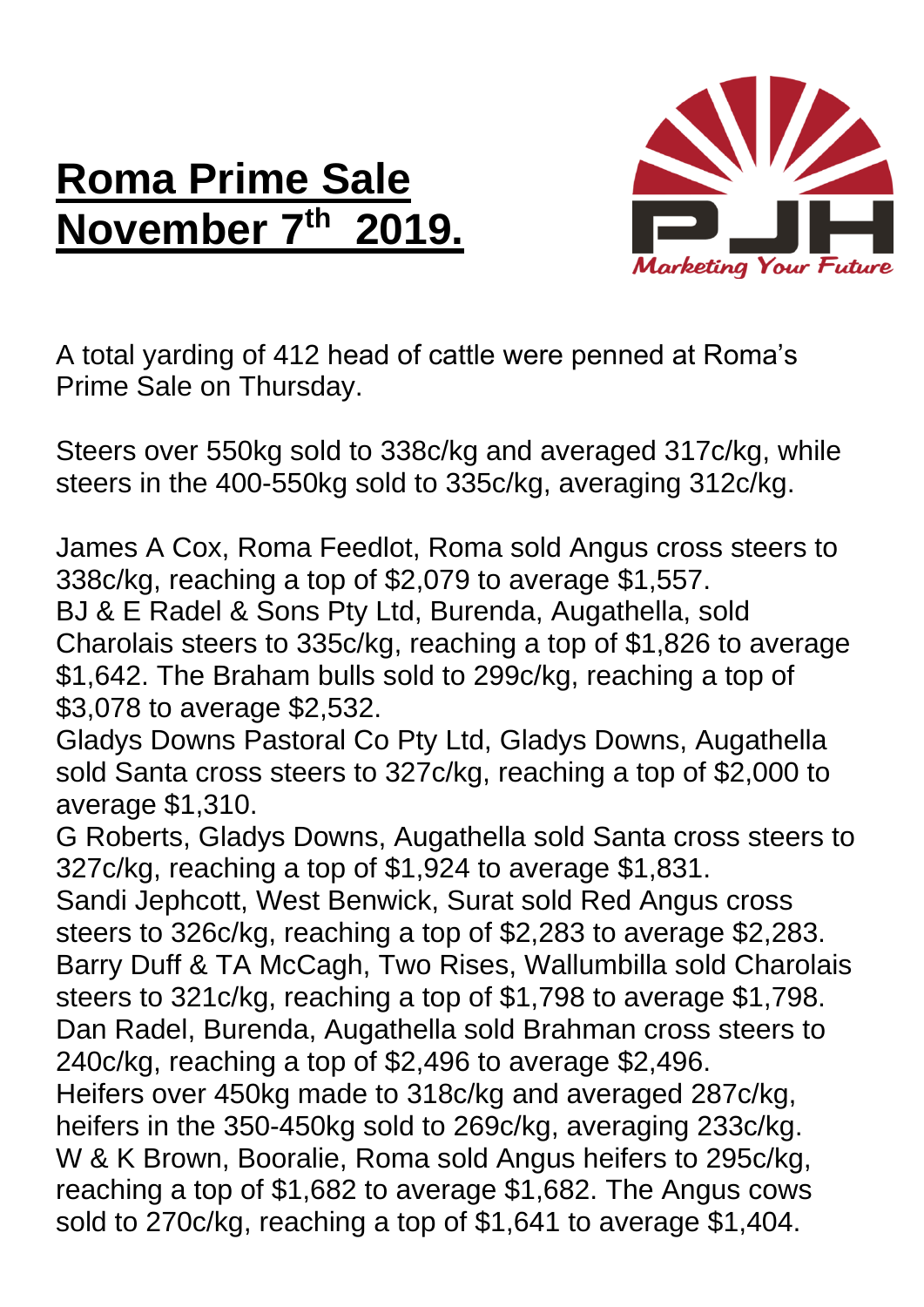Cows over 500kg peaked at 294c/kg and averaged 264c/kg, while cows in the 400-500kg class topped at 270c/kg and averaged 229c/kg. Cows 300-400kg sold to 220c/kg and averaged 183c/kg.

GC & CJ White, Marionvale, Surat sold Charolais cross cows to 277c/kg, reaching a top of \$1,750 to average \$1,602.

Bulls over 600kg earned to 301c/kg and averaged 280c/kg.

NW & BE York & OC & JM York, Wonga Park, Wallumbilla sold Hereford bulls to 297c/kg, reaching a top of \$3,076 to average \$2,496.

*PJH sell*  $2^{nd}$  position next week. *Please be aware that all cattle being sold must be accompanied by a National Cattle Health Declaration as well as NVD*